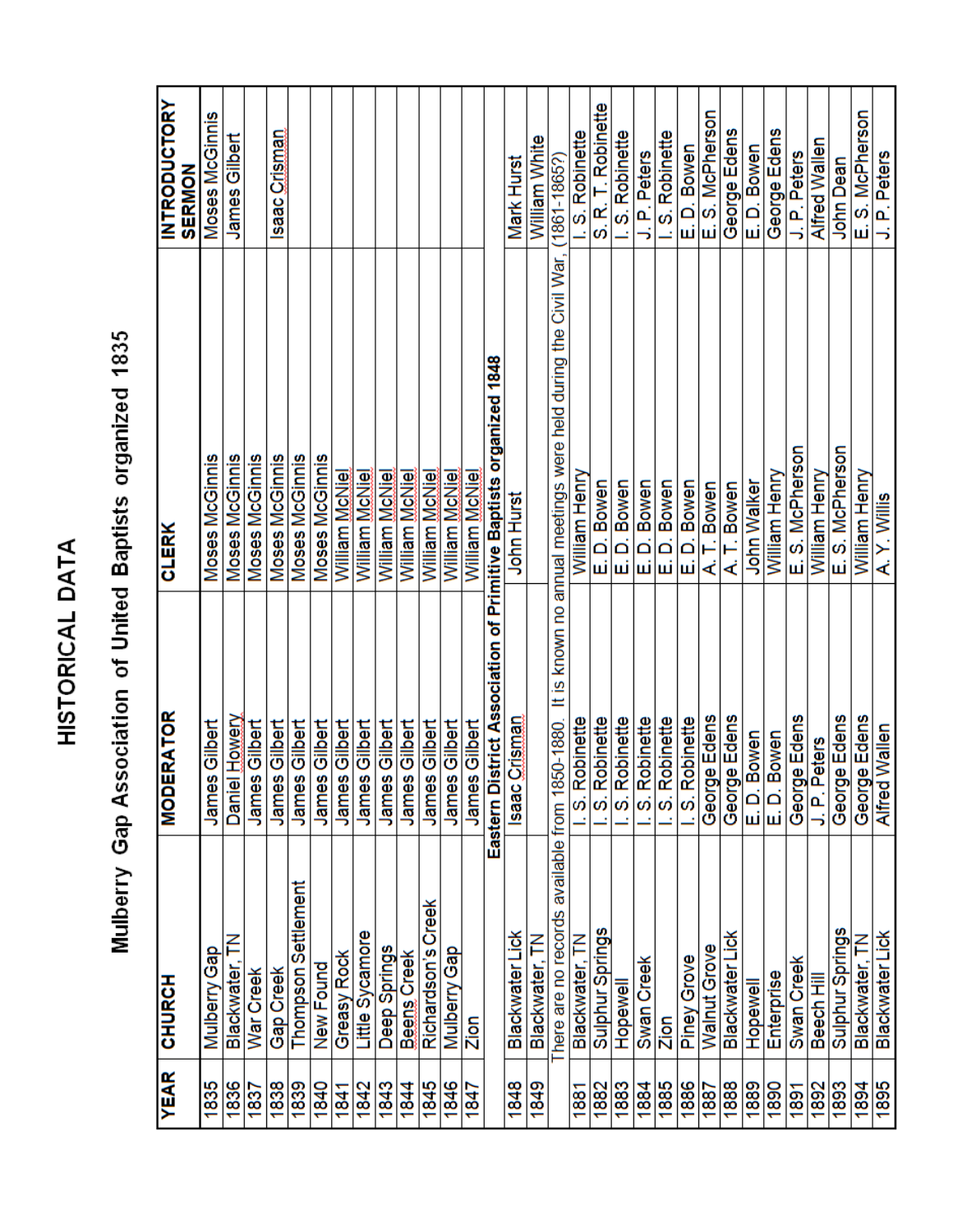|                     | <b>IlemedoH</b>            | McPherson                                                                                | William Henry                                        | J. B. Wallen                 |
|---------------------|----------------------------|------------------------------------------------------------------------------------------|------------------------------------------------------|------------------------------|
| $\frac{1681}{1692}$ | Flat Rock                  | McPherson<br>$\frac{ \vec{\omega}  \vec{\omega}}{ \vec{\omega} }$                        | John Walker                                          | E. A. Robinette              |
|                     | Two                        | Eastern District in Virginia: Southwestern District in Tennessee<br>associations formed, | in 1898<br>divided by Virginia-Tennessee state line, |                              |
| 1898                | ⊞<br>Bloomer's Chapel      | McPherson<br>$\mathbf{E}$ , S.                                                           | J. P. Pierson                                        | John Dean                    |
| 1898                | Hopewell-SWD               | Dean                                                                                     | G. W. Johnson                                        | Alfred Wallen                |
| 1899                | Natural Tunnel – ED        | McPherson<br>$\frac{\text{John I}}{\text{E}.\text{S}}$                                   | E. A. Robinette                                      | M. F. Robinette              |
| 1899                | Long Hollow – SWD          | m Henry                                                                                  | A.Y. Willis                                          | J. B. Wallen                 |
| 1900                | Dry Creek - ED             | McPherson<br>α<br>Ε                                                                      | G. W. Robinette                                      | E. S. McPherson              |
| $\frac{0061}{1}$    | SWD<br>ı<br>Blackwater, TN | Dean<br>John                                                                             | A.Y. Willis                                          | John Dean                    |
| 1901                | ⊞<br>Sloantown-            | McPherson<br>$E.$ S.                                                                     | G. W. Johnson                                        | T. H. Franklin               |
| $\frac{1901}{1}$    | SWD<br>Pilgrim's Rest-     | Dean<br>John                                                                             | Ezekiel Barker                                       | Johnny Johnson               |
|                     | ED<br>$Zion -$             | McPherson                                                                                | A. Robinette<br>نىا                                  | J. P. Peters                 |
| Z06L                | SWD<br>Sulphur Springs-    |                                                                                          | M. H. Johnson                                        | William Henry                |
| 1903                | 品<br>Osborne's Chapel      | McPherson<br>E. S. McPhers<br>Alfred Wallen<br>E. S. McPhers                             | A. Robinette<br>шi                                   | J. P. Peters                 |
| 1903                | aws<br>Swan Creek-         | Dean<br>John                                                                             | Ezekiel Barker                                       | Ezekiel Barker               |
| 1904                | Enterprise - ED            | McPherson<br> ഗ്<br> ⊔                                                                   | E. A. Robinette                                      | E. A. Robinette              |
| 1904                | Hopewell-SWD               | Ezekiel Barker<br>E. S. McPherso<br>H. R. Fields                                         | Nicholas Alder                                       | Alfred Wallen                |
| $\frac{1905}{1905}$ | ⊞<br>Flat Rock-            | McPherson                                                                                | E. A. Robinette                                      | E. S. McPherson              |
|                     | SWD<br>Blackwater, TN      |                                                                                          | J. M. Brotherton                                     | H. R. Fields                 |
|                     |                            | The two associations                                                                     | united again in 1906                                 |                              |
| 1906                | Natural Tunnel             | McPherson<br>တဲ<br>ші                                                                    | E. A. Robinette                                      | R. Robinette<br>Ś,           |
| 1907                | Mountain View              | McPherson                                                                                | E. A. Robinette                                      | J. R. Robinette              |
| 1908                | Blackwater Lick            | McPherson                                                                                | Nicholas Alder                                       | P. Peters<br>÷,              |
| 1909                | Riverside                  | McPherson<br>$  \omega  $ တ်                                                             | E. A. Robinette                                      | S. McPherson<br>щі           |
| 1910                | Hopewell                   | McPherson                                                                                | A. Robinette<br>шi                                   | J. P. Peters                 |
| 911                 | Zion                       | McPherson<br>ကြကြ<br>نباننا اسا اسالت اسالته اسالته                                      | E. A. Robinette                                      |                              |
| 1912                | Chape<br>Osborne's         | McPherson                                                                                | Amos Osborne                                         | P. Peters<br>⊰               |
| $\frac{1913}{2}$    | Ayers Chape                | McPherson<br>တ                                                                           | E. A. Robinette                                      | P. Peters<br>В               |
| 1914                | Copper Creek               | McPherson<br>တြကြ                                                                        | J. J. Addington                                      | E. A. Robinette              |
| $\frac{5161}{1}$    | lda                        | McPherson                                                                                | W. Hurd, Ass't<br>J. J. Addington; J                 | P. Peters<br>B,              |
| $\frac{916}{1}$     | Swan Creek                 | Robinette<br>$\prec$                                                                     | J. J. Addington; J. W. Hurd, Ass't                   | J. P. Peters                 |
| 1917                | Hopewell                   | P. Peters                                                                                | J. Addington; J. W. Hurd, Ass't                      | P. Peters<br>5               |
| 1918                | Beech Grove                | Robinette<br>₹<br>نىرا                                                                   | J. J. Addington; J. W. Hurd, Ass't                   | C. M. Fuller                 |
| $\frac{6161}{1}$    | Mountain View              | Peters<br>۱ <mark>۵</mark>                                                               | J. Addington; J. W. Hurd, Ass't                      | J. P. Peters                 |
| 1920                | Blackwater Lick            | Robinette<br>₹                                                                           | . J. Addington; J. W. Hurd, Ass't                    | E. Barker                    |
| 1921                | Blackwater, TN             | Robinette<br>₹<br>யியி                                                                   | J. J. Addington; J. W. Hurd, Ass't                   | F. M. Long                   |
| $\frac{1922}{1923}$ | Swan Creek                 | Robinette<br>نبرانيا                                                                     | Amos Osborne; Hampton Osborne, Ass't.                |                              |
|                     | Jenkins Chapel             | Robinette<br>خ∣خ                                                                         | Amos Osborne; Hampton Osborne, Ass't.                | A. N. Joyner<br>C. M. Fuller |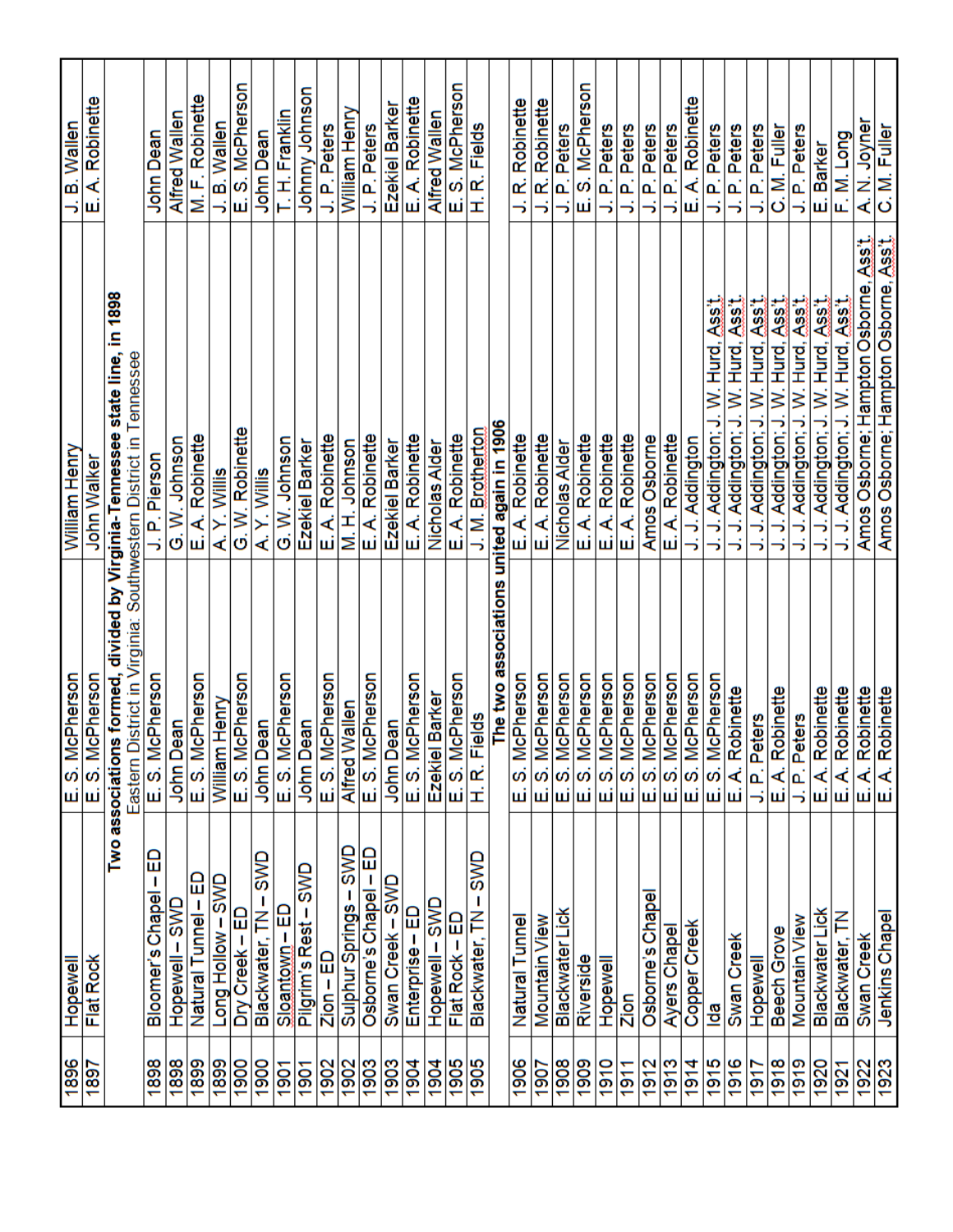|                                           | <b>Hopewell</b>            |                                                                                                                                                                                                                                       | Hampton Osborne                                   | H.S. Laster                                   |
|-------------------------------------------|----------------------------|---------------------------------------------------------------------------------------------------------------------------------------------------------------------------------------------------------------------------------------|---------------------------------------------------|-----------------------------------------------|
| $\frac{1924}{1925}$                       | Valley View                | E. A. Robinette<br>E. A. Robinette<br>E. A. Robinette<br>E. A. Robinette<br>E. A. Robinette                                                                                                                                           | Hampton Osborne; J. W. Hurd, Ass't                | Barker<br>щÏ                                  |
| 1926<br>1927                              | <b>Big Cut</b>             |                                                                                                                                                                                                                                       | J. W. Hurd                                        | A. Robinette<br>ι <mark>ш</mark> ί)           |
|                                           | <b>Gap</b><br>Hurricane    |                                                                                                                                                                                                                                       | J. W. Hurd                                        | A. N. Joyne                                   |
|                                           | Robinette Chape            |                                                                                                                                                                                                                                       | <b>Ass't</b><br>Walker,<br>⋞<br>J. W. Hurd; Julia |                                               |
| $\frac{88}{220}$                          | Burke's Union              |                                                                                                                                                                                                                                       | J. W. Hurd; Julia A. Walker, Ass't                | E. Barker<br>E. A. Robinette<br>F. T. Carroll |
|                                           | Jenkins Chape              |                                                                                                                                                                                                                                       | Maudie May Brotherton, Ass't.<br>J. W. Hurd;      |                                               |
|                                           | Little Cowan               | $\prec$                                                                                                                                                                                                                               | E. I. Robinette                                   | E. A. Robinette                               |
| $\frac{193}{1933}$                        | Osborne's Chape            | Robinette<br>Robinette<br>$\mathbf{A}^{\dagger}$<br>யிய                                                                                                                                                                               | E. I. Robinette                                   | F.T.Carroll                                   |
|                                           | Swan Creek                 | E. A. Robinette;<br>F. J. Johnson, <u>Ass`t</u>                                                                                                                                                                                       | E. I. Robinette                                   | Pleas Jenkins                                 |
| 1934                                      | Cox's Chape                | Burke, Assit<br>E. A. Robinette<br>W. H. Burke, Ass                                                                                                                                                                                   | E. I. Robinette                                   | F. J. Johnson                                 |
| 1935                                      | Cadet                      | E. A. Robinette<br>B. L. Lawson, <u>Ass't</u><br>E. A. Robinette, T. R. (                                                                                                                                                             | Amos Osborne                                      | T.R.Carter                                    |
| 1936                                      | Pleasant View              | Carter                                                                                                                                                                                                                                | Amos Osborne                                      | T. Carroll<br>цí                              |
| 1937                                      | Grove<br><b>Beech</b>      | Carter<br>T.R.                                                                                                                                                                                                                        | Amos Osborne                                      | Lawson<br>ø                                   |
| 1938                                      | <b>Little Dove</b>         |                                                                                                                                                                                                                                       | Amos Osborne                                      | E. A. Robinette                               |
| 1939                                      | Spires Chape               | E. A. Robinette<br>T. R. Carter, Ass't                                                                                                                                                                                                | Amos Osborne                                      | F. J. Johnson                                 |
| 1940                                      | Peterson's Chape           | . A. Robinette<br>. R. Carter, Ass't.<br>யிட்                                                                                                                                                                                         | Amos Osborne                                      | F. M. Phipps                                  |
| 1941                                      | <b>Blackwater Lick</b>     | E. A. Robinette<br>T. R. Carter<br>T. R. Carter<br>T. R. Carter<br>T. R. Carter<br>T. R. Carter, J. H. Sybert<br>T. R. Carter, J. H. Sybert<br>T. R. Carter, J. H. Sybert<br>T. R. Carter, J. H. Sybert<br>T. R. Carter, J. H. Sybert | Amos Osborne                                      | J.H.Sybert                                    |
| 1942                                      | 공<br>Fairview              |                                                                                                                                                                                                                                       | Amos Osborne                                      | J.H. Sybert                                   |
| 1943                                      | <b>Big Cut</b>             |                                                                                                                                                                                                                                       | Amos Osborne                                      | L. R. Hensley                                 |
| 1944                                      | Fairview (VA               |                                                                                                                                                                                                                                       | Amos Osborne                                      | J.H.Sybert                                    |
| $\frac{5}{8}$ $\frac{2}{8}$ $\frac{1}{8}$ | Alvis Chape                |                                                                                                                                                                                                                                       | Amos Osborne                                      | Claude Taylor                                 |
|                                           | Willis Chapel              |                                                                                                                                                                                                                                       | Amos Osborne                                      | B. L. Lawson                                  |
|                                           | Hopewell                   |                                                                                                                                                                                                                                       | H.G. Busic                                        | J. H. Sybert                                  |
| 1948                                      | lda                        |                                                                                                                                                                                                                                       | H. G. Busic                                       | Joe Hickman                                   |
| 1949                                      | Gardner's Chape            |                                                                                                                                                                                                                                       | G.D. Smith                                        | Frank Brown                                   |
| 1950                                      | Gilliam Chape              |                                                                                                                                                                                                                                       | G.D. Smith                                        | Dana Crawford                                 |
| 1951                                      | Belcher's Chape            |                                                                                                                                                                                                                                       | G.D. Smith                                        | J. H. Sybert                                  |
| 1952                                      | Willis Chape               | Ĩ,<br>⇒                                                                                                                                                                                                                               | G.D. Smith                                        | C.C. Johnson                                  |
|                                           |                            |                                                                                                                                                                                                                                       |                                                   | Clifford Williams                             |
| $\frac{1953}{1954}$                       | Swan Creek<br>Blair Chapel | Sybert<br>Sybert<br>Sybert<br>리크<br>라크                                                                                                                                                                                                | G. D. Smith<br>G. D. Smith                        | Basil Freeman                                 |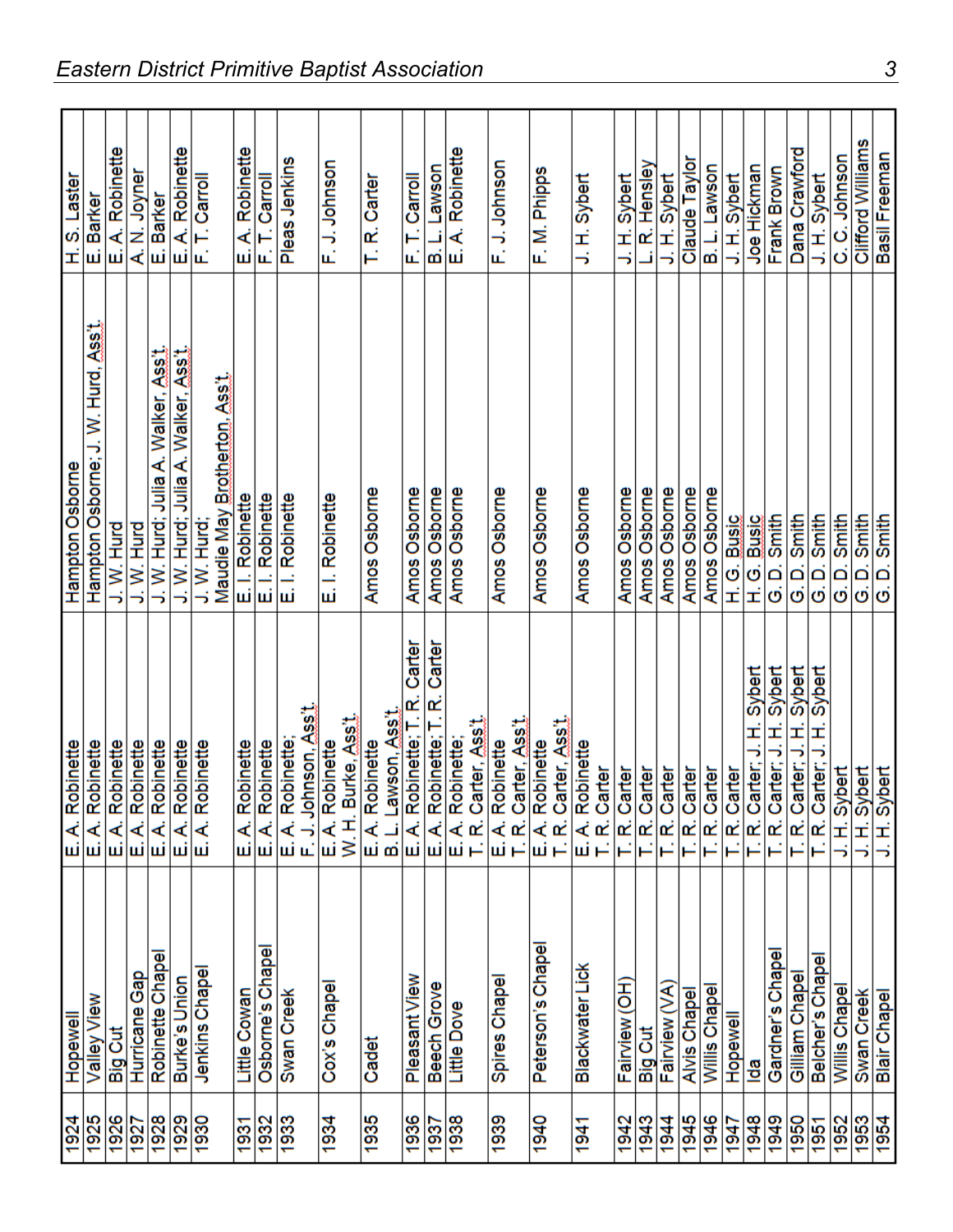| <b>SS61</b>      | Fairview (OH)                      | י                                         | Smith<br>G.D.                    | <b>Alex Willis</b> |
|------------------|------------------------------------|-------------------------------------------|----------------------------------|--------------------|
| 1956             | Valley View                        | H. Sybert<br>H. Sybert<br>H. Sybert<br>כ  | Smith<br>$\mathbf{\Omega}$<br>ö  | Carter<br>غە       |
| 1957             | Memoria<br><b>Marion Robinette</b> | Sybert<br>Sybert<br>∍                     | Smith<br>$\Omega$<br>ö           | Johnson<br>ය<br>ර  |
| 1958             | Poplar Grove                       | ١÷<br>∍                                   | Ellis I. Wallen                  | Ī<br>ن<br>خ        |
| 1959             | Peterson's Chapel                  | Sybert<br>÷<br>っ                          | Ellis I. Wallen                  | J. R. Gardner      |
| 1960             | Swan Creek                         | Sybert<br>$\vec{+}$<br>5                  | Ellis I. Wallen                  | Basil Freemar      |
| 1961             | Roller's Chape                     | Sybert<br>Ŧ,<br>ś                         | Ellis I. Wallen                  | Alex Willis        |
| 1962             | Little Cowan                       | <b>Sybert</b><br>$\mathbf{E}^{\parallel}$ | Ellis I. Wallen                  | R. T. Carter       |
| 1963             | Beech Grove                        | <b>Hedvert</b><br>ち                       | Ellis I. Wallen                  | J.L.HII            |
| 1964             | Mountain View                      | H. Sybert<br>٦                            | Ellis I. Wallen                  | H.V.Hall           |
| 1965             | Mt. Mitchell                       | Sybert<br>$\vec{+}$<br>っ                  | Ellis I. Wallen                  | Alex Willis        |
| 1966             | Fairview (OH                       | 1. Sybert<br>∍                            | Wallen<br>Eilis I.               | H.V.Hall           |
| 1967             | Marion Robinette Memoria           | H. Sybert<br>־                            | Wallen<br>Eilis I.               | Basil Freeman      |
| 1968             | Cadet                              |                                           | Wallen<br>Ellis                  | Fremon Thacke      |
| 1969             | Roller's Chape                     | Basil Freeman                             | Wallen<br>Ellis I.               | J.R. Peters        |
| 1970             | Poplar Grove                       | Basil Freeman                             | Ellis I. Wallen                  | H.V. Hall          |
| 1971             | <b>Blackwater Lick</b>             | Basil Freeman                             | Burnice R. Sybert                | H. L. Shaw         |
| 1972             | Richardson Chape                   | Basil Freeman<br>Basil Freeman            | Sybert<br>Burnice <sub>R</sub>   | Bert Banks         |
| 1973             | Liberty Chapel                     |                                           | Sybert<br>Burnice <sub>R</sub> . | H.V.Hall           |
| 1974             | Clear Springs                      | Basil Freeman                             | Sybert<br>Burnice <sub>R.</sub>  | Ben Hill           |
| 1975             | <b>Irondale</b>                    | Basil Freeman                             | Sybert<br>Burnice <sub>R</sub> . | J.H.Sybert         |
| 1976             | West View                          | Basil Freeman                             | Sybert<br>Burnice <sub>R.</sub>  | H. L. Shaw         |
| 1977             | Chestnut Flats                     | Basil Freeman                             | Sybert<br>Burnice <sub>R</sub> . | J. H. Sybert       |
| 1978             | <b>Blackwater Lick</b>             |                                           | Sybert<br><b>Burnice R</b>       | Walter C. Willis   |
| 1979             | Mountain View                      | Basil Freeman<br>Basil Freeman            | Sybert<br>Burnice R.             | J.H.Sybert         |
| 1980             | Swan Creek                         | Basil Freeman                             | Sybert<br><b>Burnice R</b>       | Bobby Williams     |
| 1981             | House Chapel                       | Basil Freeman                             | Sybert<br><b>Burnice R.</b>      | H. V. Hall         |
| 1982             | Jenkins Chape                      | Basil Freeman                             | Sybert<br>Burnice <sub>R</sub>   | Hasco<br>Jenkins   |
| 1983             | Caney Creek                        | J. H. Sybert                              | Sybert<br>Burnice <sub>R</sub>   | Darrell Ratliff    |
| 1984             | Slate Hill                         | J. H. Sybert                              | Sybert<br>Burnice <sub>R</sub> . | Henry Wheele       |
| 1985             | Long Hollow                        | J. H. Sybert                              | Sybert<br>Burnice <sub>R</sub> . | Hasco Jenkins      |
| 1986             | Edwin Holbrook Memoria             | J. H. Sybert                              | Sybert<br><b>Burnice R.</b>      | Oscar Irvin        |
| 1987             | Oak Grove                          | Sybert<br>$\vec{+}$<br>־                  | Sybert<br>Burnice <sub>R</sub> . | Lucian Lane        |
| 1988             | o<br>Poplar Grov                   | ÷                                         | Sybert<br>Burnice <sub>R</sub> . | Allen Hensley      |
| $\frac{1989}{2}$ | Mt. Mitchell                       | Sybert<br>Sybert                          | Lawson<br>Danny                  | Eckel Head         |
| 1990             | ě<br>Blackwater                    | Sybert<br>∍                               | Lawson<br>Danny                  | Carl Lawson        |
| 1991             | Burke's Union                      | Sybert<br>5                               | Lawson<br>Danny                  | Roger Trent        |
| 1992             | Clear Springs                      | Sybert<br>エコ                              | noswis-<br>Danny                 | Terry Sizemore     |
| 1993             | West View                          | Sybert<br>⇒                               | Lawson<br>Danny                  | J.H.Sybert         |